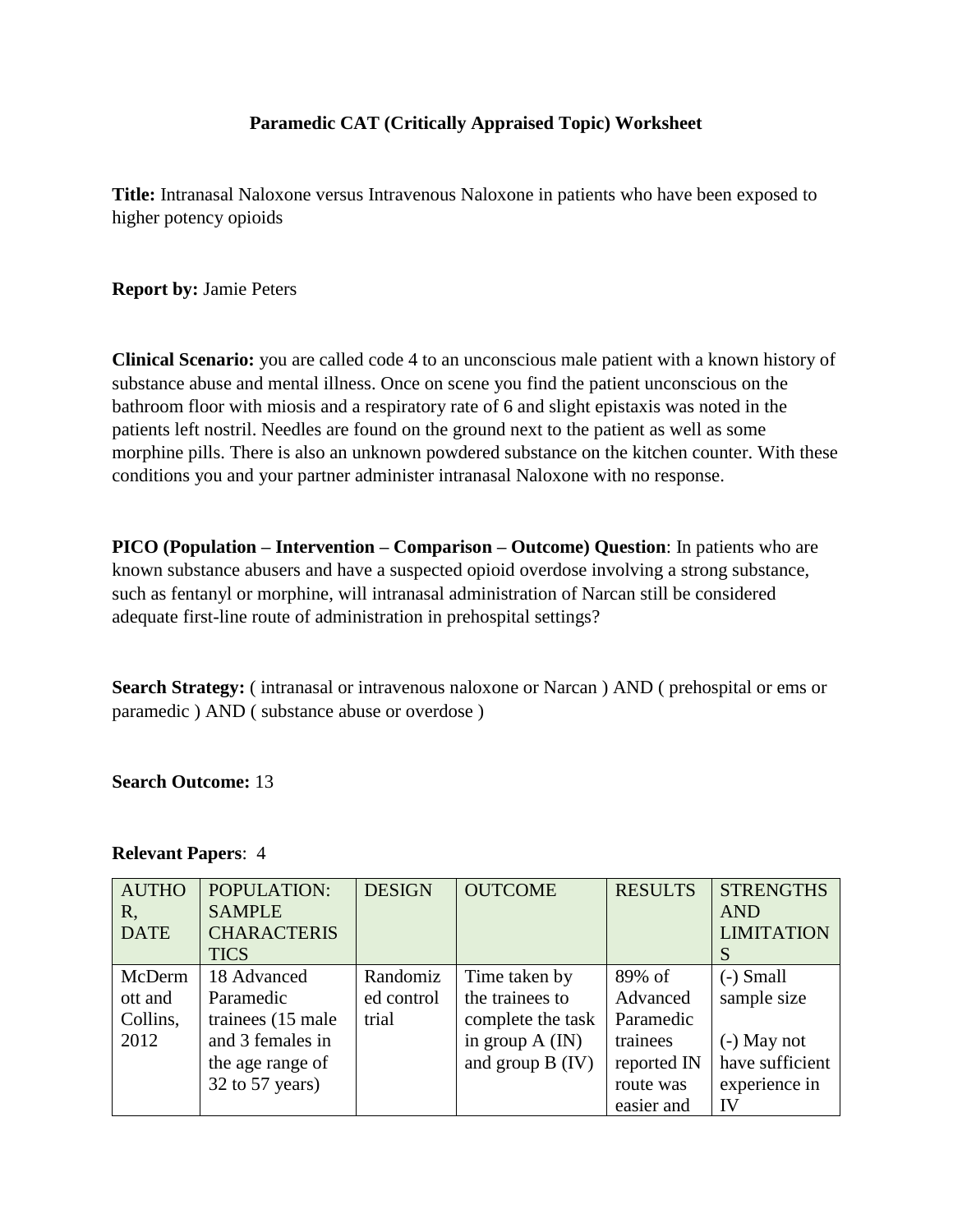|                          |                                                                                                                   |                          |                                                                                                                                                                                                                                                                                                                                           | considered<br>safer than<br>IV.                                                                        | administration<br>so that may<br>have increased<br>the amount of<br>time taken to<br>gain IV access<br>(-) Classroom<br>based study,<br>does not<br>reflect in field<br>use accurately                                                                            |
|--------------------------|-------------------------------------------------------------------------------------------------------------------|--------------------------|-------------------------------------------------------------------------------------------------------------------------------------------------------------------------------------------------------------------------------------------------------------------------------------------------------------------------------------------|--------------------------------------------------------------------------------------------------------|-------------------------------------------------------------------------------------------------------------------------------------------------------------------------------------------------------------------------------------------------------------------|
|                          |                                                                                                                   |                          |                                                                                                                                                                                                                                                                                                                                           |                                                                                                        | $(+)$ At time of<br>the study there<br>was no other<br>study done of<br>its kind                                                                                                                                                                                  |
| M.<br>Zuckerm<br>an 2014 | A case with one<br>patient was<br>analyzed.<br>Majority of this<br>article was review<br>of previous<br>articles. | Retrospect<br>ive        | The choice of<br>using IN<br>naloxone<br>administration<br>when IV<br>naloxone is<br>readily available<br>to EMS providers<br>may have<br>delayed<br>definitive therapy<br>Encouragement<br>of health<br>providers to be<br>aware of the<br>drawbacks in<br>using IN<br>naloxone in the<br>setting of high<br>potency opioid<br>overdose. | IN<br>naloxone<br>failed to<br>resolve<br>respiratory<br>distress in<br>fentanyl<br>patch<br>exposure. | $(-)$ Not<br>statistically<br>significant<br>$(+)$ Brings<br>better<br>awareness of<br>IN drawbacks<br>such as IN<br>ineffectivenes<br>s when patient<br>is<br>experiencing<br>epistaxis or<br>when patient<br>has been<br>exposed to a<br>high potency<br>opioid |
| S.<br>Weiner<br>2017     | Patients<br>transported by<br>inner-city<br>municipal<br>ambulance<br>services to one of                          | Retrospect<br>ive review | 1. If patient<br>who<br>received<br>$2-mg$<br>dose of<br>nasal                                                                                                                                                                                                                                                                            | 724 of the<br>793<br>patients<br>who<br>received IN<br>naloxone                                        | $(-)$ 97.1%<br>reported<br>overdose on<br>heroine and<br>only 2.9%<br>used other                                                                                                                                                                                  |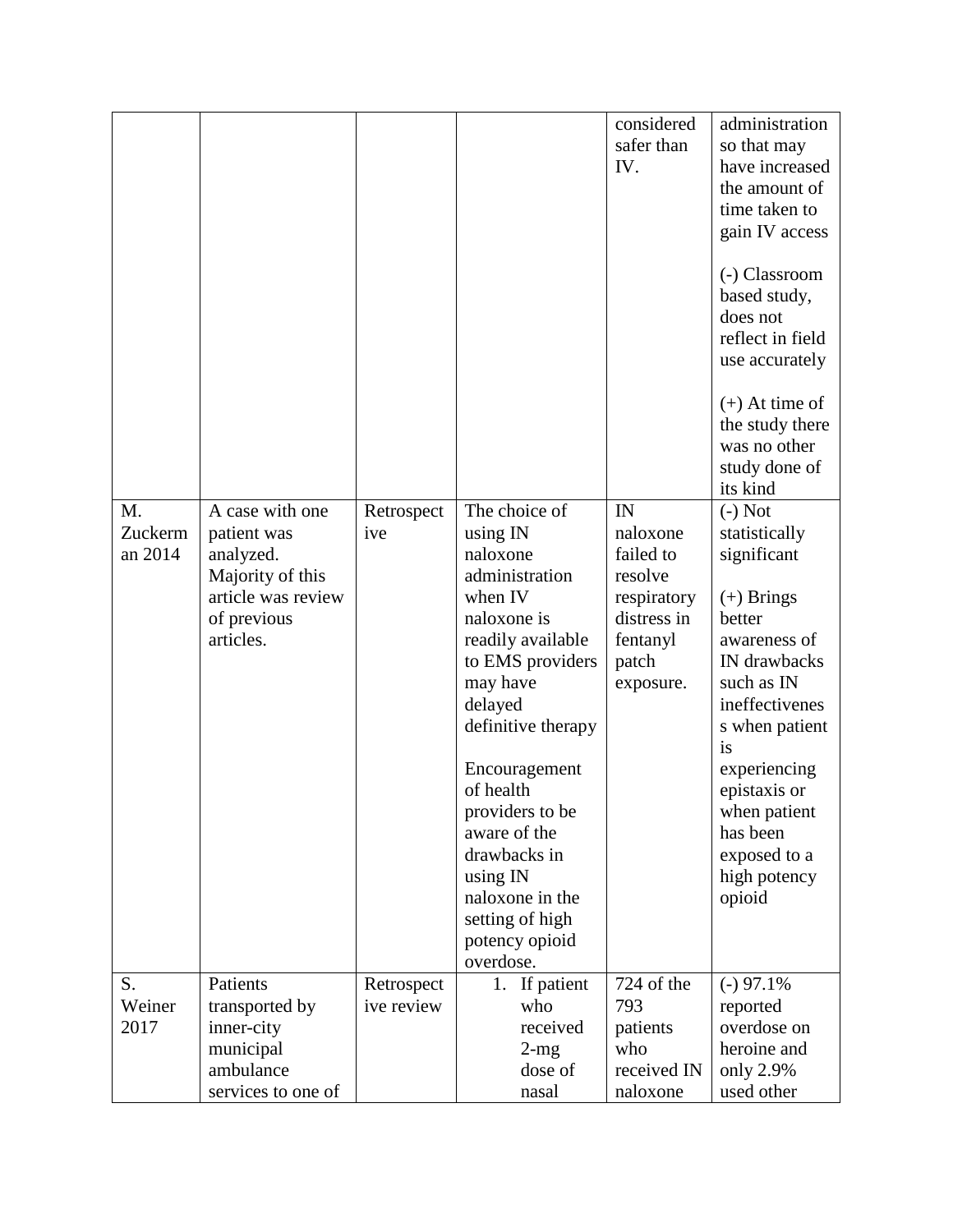|                          | three medical<br>centers.<br>Data collected<br>from patients<br>above 18 years of<br>age and older<br>between January<br>$1st$ 2006 to<br>December 12 <sup>th</sup><br>2012 who<br>received IN<br>naloxone by BLS<br>providers.<br>Mean age was 36<br>years and<br>majority were<br>male. |                          | 2.                                                  | naloxone<br>administr<br>ation by<br><b>BLS</b><br>required<br>repeat<br>dosing in<br><b>ED</b><br>Dispositio<br>n of the<br>patients    | were<br>matched to<br>ED charts<br>689<br>patients<br>had use of<br>prehospital<br>Naloxone<br>administrat<br>ion while<br>64 patients<br>required an<br>additional<br>dose in ED                                                                                                        | opioids. This<br>study does not<br>strongly<br>represent a<br>possible<br>requirement<br>for initial use<br>of IV<br>administration<br>of Naloxone<br>in high<br>potency<br>opioids.<br>$(+)$<br>Statistically<br>significant,<br>large sample<br>numbers were<br>found.                                                      |
|--------------------------|-------------------------------------------------------------------------------------------------------------------------------------------------------------------------------------------------------------------------------------------------------------------------------------------|--------------------------|-----------------------------------------------------|------------------------------------------------------------------------------------------------------------------------------------------|------------------------------------------------------------------------------------------------------------------------------------------------------------------------------------------------------------------------------------------------------------------------------------------|-------------------------------------------------------------------------------------------------------------------------------------------------------------------------------------------------------------------------------------------------------------------------------------------------------------------------------|
| T.<br>Robertso<br>n 2009 | Patients with<br>suspected<br>overdose in<br>prehospital setting<br>over 17 months<br>between 2003 and<br>2004 before and<br>after the new<br>protocol for<br>administration of<br>IN naloxone in<br>California                                                                           | Retrospect<br>ive review | Compare<br>and medicine<br>naloxone in<br>suspected | prehospital time<br>intervals from<br>patient contact<br>administration to<br>clinical response<br>for IN versus IV<br>narcotic overdose | Mean time<br>between<br>naloxone<br>administrat<br>ed and<br>clinical<br>response<br>was longer<br>in IN group<br>IN group<br>tended to<br>receive two<br>doses<br>3 patients<br>of 154<br>required an<br>additional<br>IV and IM<br>administrat<br>ion of<br>naloxone<br>IN<br>naloxone | $(+)$ Large<br>sample<br>population<br>$(+)$ Listed<br>variables that<br>effected the<br>study<br>$(+)$ Provided<br>statistics that<br>enhanced the<br>importance of<br>using<br>alternative<br>method for<br>naloxone<br>administration<br>(in<br>comparison to<br>IV)<br>$(-)$ No<br>mention of<br>patients<br>suspected to |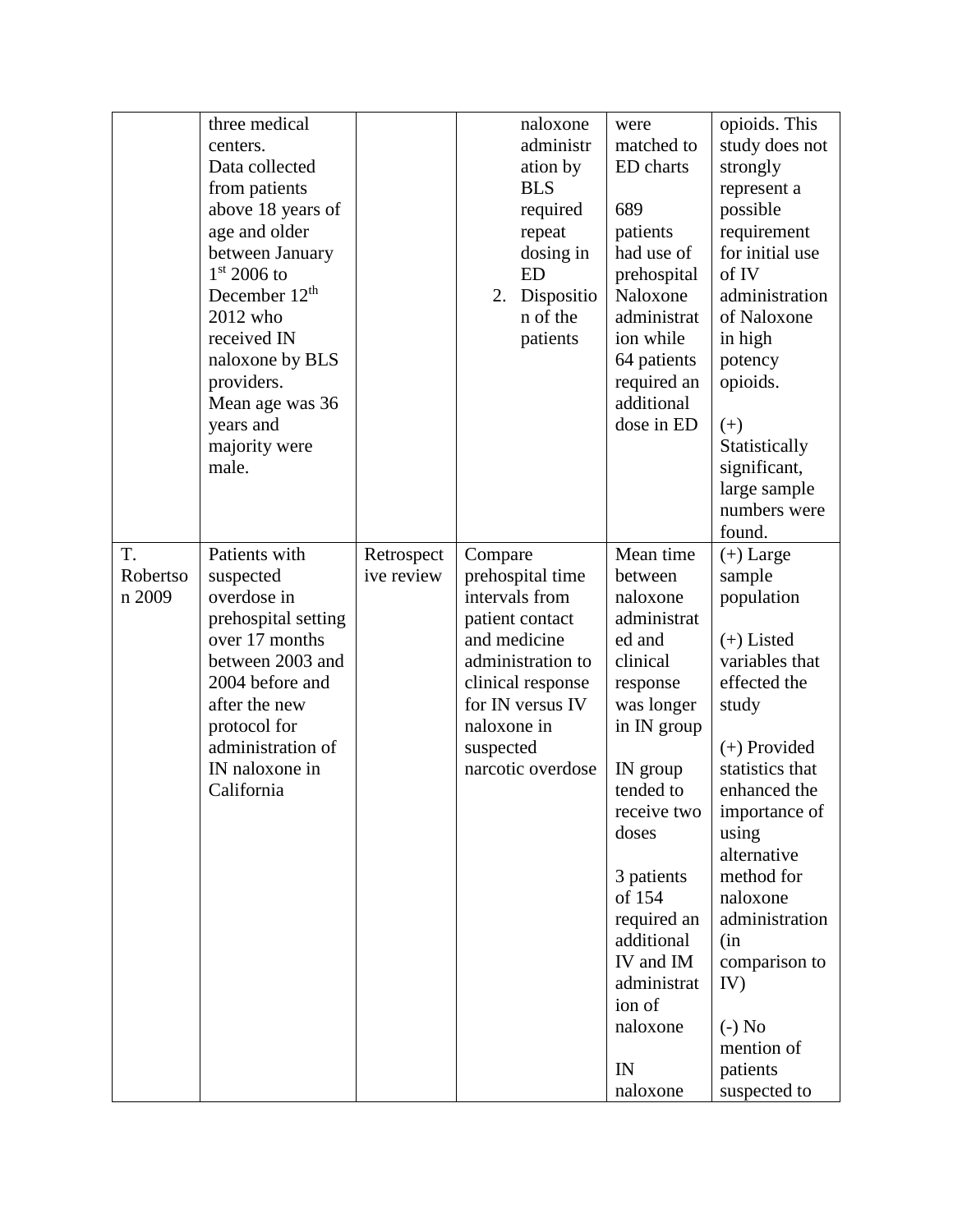|  |  | useful and<br>potentially<br>safer | have been in<br>contact with<br>high potency<br>opioids in<br>their study                  |
|--|--|------------------------------------|--------------------------------------------------------------------------------------------|
|  |  |                                    | (-) Patients in<br>rural setting<br>were<br>disproportiona<br>tely<br>underrepresent<br>ed |

## **Comments:**

- In patients who inject narcotics regularly it is potentially dangerous to the attending paramedic's health if a needlestick were to occur. With that in mind these articles do not provide sufficient evidence of a requirement for IV administration as the first line defense in high potency opioid overdose.
- The majority of these articles state IN administration of naloxone is a better choice however they do not have a strong evidence base when dealing with patients who have been exposed to strong opioids.
- Not a strong toxicology evidence base in retrospective studies.

# **Consider:** *Why would you NOT change practice based on this article?*

Based on the relevant articles a change in practice is not recommended due to lack of information specifically dealing with strong opioids, most overdoses noted in these articles are not named or are majority based off heroin overdose. Risk of contact with blood borne viruses to those administering naloxone is considered too high. IN naloxone is a good alternative and according to the articles is effective.

### **Clinical Bottom Line:**

Be aware of situations in which IN administration of symptom relief medications may be ineffective or undereffective. Ensure proper personal protective equipment and safe practice when working in environments that are high risk.